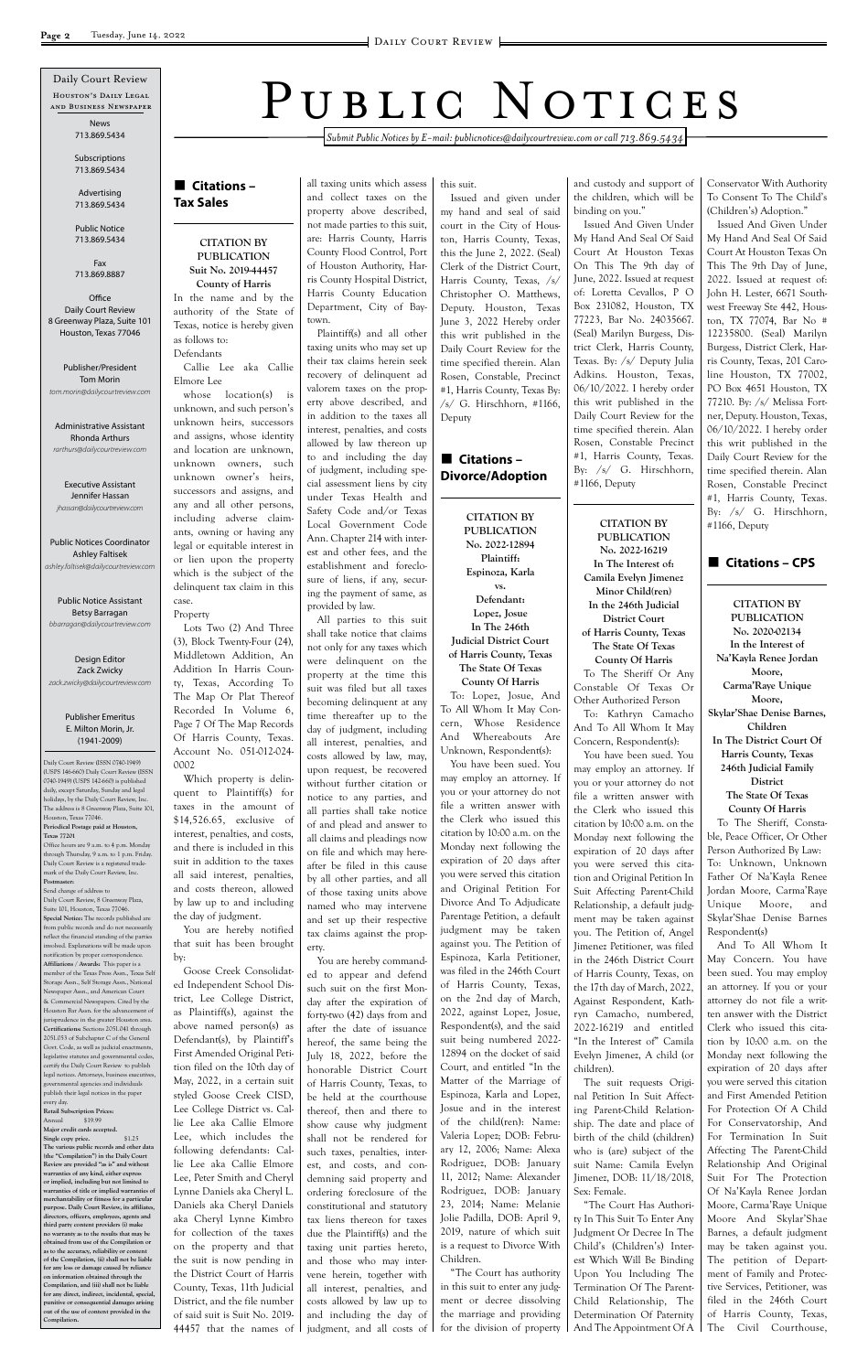#### **Page 3** DAILY COURT REVIEW **Page 1** DAILY COURT REVIEW

201 Caroline, 16th Floor, Houston, Texas, on the 2nd day of March, 2020 against Respondent(s) Unknown Father Of Na'Kayla Renee Jordan Moore, Carma'Raye Unique Moore, And Skylar'Shae Denise Barnes, numbered 2020-02134 and entitled "In The Interest of Na'Kayla Renee Jordan Moore, Carma'Raye Unique Moore And Skylar'Shae Denise Barnes, children"

The suit requests orders for the protection of the children, for appointment of conservators, and for termination of the parentchild relationship. The date and place of birth of the children who are the subjects of the suit: Na'Kayla Renee Jordan Moore, Female, 05/31/2009, Harris County, Texas; Carma'Raye Unique Moore, Female, 03/06/2011, Harris County, Texas; Skylar'Shae Denise Barnes, Female, 07/09/2018, Unknown.

#### ■ Citations – **Civil Suits**

"The Court has authority in this suit to render an order in the children's interest that will be binding on you, including the termination of the parent-child relationship, the determination of paternity, and the appointment of a conservator with authority to consent to the children's adoption."

Issued And Given Under My Hand And Seal Of Said Court At Houston, Texas, This The 31st Day Of March, 2022. (Seal) Marilyn Burgess, District Clerk, Harris County, Texas, 1200 Congress, 6th Floor, Houston, Texas 77002, By: /s/ Melissa Fortner, Deputy. Houston, Texas, 06/10/2022. I hereby order this writ published in the Daily Court Review for the time specified therein. Alan Rosen, Constable Precinct #1, Harris County, Texas. By: /s/ G. Hirschhorn, #1166, Deputy

> **CITATION BY PUBLICATION**

residence and whereabouts are unknown) The Unknown Heirs At Law Of Conor McGlone (Whose residence and whereabouts are unknown)

You Are Hereby Commanded to be and appear before the 151st Judicial District Court of Harris County, Texas in the Courthouse in the City of Houston, Texas at or before 10:00 o'clock A.M. Monday, the 5th day of July, 2022, being the Monday next after the expiration date of forty-two days after this citation is issued, and you are hereby commanded and required then and there to appear and file written answer to the Plaintiff's Original Petition, filed in said Court on the 10th day of February, 2022, in a suit numbered 202208378 docket of said court, wherein the Plaintiff, Traditional Mortgage Acceptance Corporation (c/o Compu-Link Corporation d/b/a Celink) and the Defendants, McGlone, Conor; McGlone, Nathan; McGlone-Schroeder, Tara; McGlone, Simon; Kennedy, Angela and The Unknown Heirs At Law Of Conor McGlone the nature of plaintiff's demand and the said petition alleging: Active - Civil

Plaintiff Traditional Mortgage Acceptance Corporation, its successors in interest or assins, by and through its attorney of record Joseph M. Vacek of Robertson, Anschutz, Schneid, Crane & Partners, PLLC, 5601 Executive Dr., Suite 400, Irving, Texas 75038, brought suit against Conor McGlone, Angela Kennedy, and The Unknown Heirs of Conor V. McGlone, deceased and any other person claiming any subordinate right, title and/ or interest in 3315 Lantern Bay Lane, Katy, Texas 77449 ("Property"), and legally described as: Lot 26, Block 2, Lakes Of Bridgewater, Section Five, Amending Plat No. 1, A Subdivision In Harris County, Texas, According To The Map Or Plat Thereof Recorded In Film Code No. 481054 Of The Map And/

your return thereon, showing how you have executed same. Witness: Marilyn Burgess, District Clerk, Harris County Texas. Given Under My Hand And Seal Of Said Court at Houston, Texas this 17th day of May, 2022. (Seal) Marilyn Burgess, District Clerk, Harris County, Texas. By /s/ Brittany Hall, Deputy District Clerk. Issued at the request of: Joseph M Vacek, 5601 Executive Drive Suite 400, Irving, TX 75038, 817-873-3080, Bar Number: 24039948. Houston, Texas 05/19/2022. I hereby order this writ published in the Daily Court Review for the time specified therein. Alan Rosen, Constable Precinct #1, Harris County, Texas. By: /s/ G. Hirschhorn, #1166, Deputy

#### **UNITED STATES DISTRICT COURT**

**for the Northern Distric of Texas U.S. BANK NATIONAL ASSOCIATION, AS TRUSTEE FOR RESI-DENTIAL ASSET MORTGAGE PRODUCTS, INC., MORTGAGE ASSET-BACKED PASS-THROUGH CERTIFICATES, SERIES 2006-NC3 Civil Action No. 3:22-cv-01086-S Plaintiff**

**v. GENEVA LINWOOD HOLTON, SENORA LINWOOD, EVA LIN-WOOD, LITTLE ROSE WILSON AKA ROSE WILSON, KIMBERLY MICHELLE JENKINS, DAMIEON NAPOLEAN LINWOOD, ALTON LEQUINCIN LINWOOD, THE UNKNOWN HEIRS AT LAW OF RUBY LEE LINWOOD, DECEASED Defendants SUMMONS IN A CIVIL ACTION** To: Unknown Heirs at law of Ruby Lee Linwood. Deceased A Lawsuit has been filed

against you.

Linwood Holton, senora Linwood et al. The answer or motion must be served on the plaintiff or plaintiff's attorney, whose name and address are:

Mark D. Cronenwett and Vivian N. Lopez, Mackie Wolf Zientz and Mann, P.C., 14160 North Dallas Parkway, Suite 900, Dallas, TX 75254, Phone: (214) 635-2650, Fax (214) 635-2686

If you fail to respond, judgment by default will be entered against you for the relief demanded in the complaint.

A brief statement of the nature of this suit is as to follows:

This is an in rem judicial foreclosure proceeding concerning the following real property and improvements commonly known as 7318 Ravehill Lane, Dallas, Texas 75227, and more particularly described as:

| No. 202208378                 | Or Plat Records Of Harris      | Within 42 days after the       | errez, 14115 FM 529 RD,       | 24101281 Houston, Texas      | Lot 3, In Block 3 Of Pamela   |
|-------------------------------|--------------------------------|--------------------------------|-------------------------------|------------------------------|-------------------------------|
| Plaintiff:                    | County, Texas.                 | issuance of this summons,      | Houston, Texas 77041          | 05/25/2022. I hereby order   | Heights, Section One (1),     |
| <b>Traditional Mortgage</b>   | Notice hereof shall be         | you (and each of you) must     | You Are Hereby Com-           | this writ published in the   | A Subdivision In Harris       |
| <b>Acceptance Corporation</b> | given by publishing this       | appear before the United       | manded to be and appear       | Daily Court Review for the   | County, Texas, According      |
| (c/o Compu-Link Corpora-      | Citation once a week for       | States District Court for the  | before the 269th Judicial     | time specified therein. Alan | To The Map Or Plat There-     |
| tion $d/b/a$ Celink)          | four consecutive weeks pre-    | Northern of Texas, Dallas      | District Court of Harris      | Rosen, Constable Precinct    | of Recorded In Volume         |
| $V_{s.}$                      | vious to the 5th day of July,  | Division, at the Courthouse    | County, Texas in the Court-   | #1, Harris County, Texas.    | 50, Page 74 Of The Map        |
| Defendant:                    | 2022, in some newspaper        | being located at 1100 Com-     | house in the city of Hous-    | By: /s/ G. Hirschhorn,       | Records Of Harris County,     |
| McGlone, Conor;               | published in the County of     | merce Street, Room 1452,       | ton, Texas at or before 10:00 | $#1166$ , Deputy             | Texas. Commonly known         |
| McGlone, Nathan;              | Harris, if there be a news-    | Dallas, Texas 75242, by fil-   | o'clock A.M. Monday, the      |                              | as 4122 Knotty Oaks Trail,    |
| McGlone-Schroeder, Tara;      | published therein,<br>paper    | ing a written answer, or a     | 11th day of July, 2022, being |                              | Houston, Texas 77045"         |
| McGlone, Simon; Ken-          | but if not, then the nearest   | motion under Rule 12 of        | the Monday next after the     | <b>CITATION BY</b>           | In addition to filing a writ- |
| nedy, Angela and The          | county where a newspaper       | the Federal Rules of Civil     | expiration date of forty-two  | <b>PUBLICATION</b>           | ten answer with the clerk,    |
| Unknown Heirs At Law Of       | is published, and this Cita-   | Procedure, on or before the    | days after this citation is   | No. 202200470                | you may be required to make   |
| Conor McGlone                 | tion shall be returned on      | firts Monday next after the    | issued, and you are hereby    | Plaintiff:                   | initial disclosures to other  |
| In The 151st Judicial         | the 28th day of June 2022,     | expiration of forty-two days   | commanded and required        | Nationstar Mortgage LLC      | parties of this suit. These   |
| District Court Of             | which is forty two days after  | from the date of the issu-     | then and there to appear      | (dba Champion Mortgage       | disclosures generally must be |
| Harris County, Texas          | the date it is issued, and the | ance of this summons, to       | and file written answer       | Company)                     | made no later than 30 days    |
| The State Of Texas            | first publication shall be at  | Plaintiff's Original Com-      | to the Plaintiff's Second     | $V_{s.}$                     | after you file your answer    |
| County Of Harris              | least twenty-eight days before | plaint filed in said court, on | Amended Petition And Jury     | Defendant:                   | with the clerk. Find out      |
| To: McGlone, Conor            | said return day.               | May 16, 2022 as Civil Action   | Demand, filed in said Court   | Crofton, Ahmad Maurice;      | more at TexasLawHelp.org.     |
| residence<br>(Whose)<br>and   | Herein Fail Not, but have      | number 3:22-cv-01086-S and     | on the 16th day of May,       | The Unknown Heirs At         | Notice hereof shall be        |
| whereabouts are unknown)      | before said court on said      | styled U.S. Bank National      | 2022, in a suit numbered      | Law Of Rosa B Crofton;       | given by publishing this      |
| Kennedy, Angela (Whose        | return day this Writ with I    | Association et al. v. Geneva   | 2021-80950 docket of said     | Simmons, Israel Garrett;     | Citation once a week for      |
|                               |                                |                                |                               |                              |                               |

Being situated in the county of Dallas, State of Texas, and being Lot 43 in Block 30/6227 of Piedmont Addition, Third Installment, an Addition to the City of Dallas, Texas, according to the Map thereof recorded in Volume 20, Page 395, Map Records, Dallas County, Texas. (The "Property"). The officer executing this writ shall promptly serve the same according to requirements of law, and the mandates hereof, and make due return as the law directs. Date: 5/17/2022, CLERK OF COURT, s/ N. Taylor Signature of Clerk or Deputy Clerk.

**CITATION BY PUBLICATION No. 2021-80950 Plaintiff: Olga Benavidez (Individual And As Next Friend J N) (A Minor Child) Vs. Defendant: Roberto Alvarez Gutierrez In The 269th Judicial District Court Of Harris County, Texas The State Of Texas County Of Harris** To: Roberto Alvarez Guti-

court, Olga Benavidez (Individual And As Next Friend J N), the Plaintiff Roberto Alvarez Gutierrez the Defendant, the nature of plaintiff's demand and the said petition alleging: Motor Vehicle Accident

Synopsis Of Case

This lawsuit arises out of an automobile collision. On or about January 7, 2020, Plaintiffs, Olga Benavidez and J. N. were severely injured in a motor vehicle collision caused by Defendant Roberto Alvarez Gutierrez.

At the time of the incident, Defendant Victoria Marie Yera owned the vehicle which she had entrusted to Defendant Gutierrez.

As a result of the crush, Plaintiff suffered serious bodily injuries and damages.

Notice thereof shall be given by publishing this Citation once a week for four consecutive weeks previous to the 11th day of July, 2022, in some newspaper published in the County of Harris, if there be a newspaper published therein, but if not, then the nearest county where a newspaper is published, and this Citation shall be returned on the 6th day of July, 2022 which is forty two days after the date it is issued, and the first publication shall be at least twenty-eight days before said return day.

Herein Fail Not, but have before said court on said return day this Writ with your return thereon, showing how you have executed same. Witness: Marilyn Burgess, District Clerk, Harris County Texas. Given Under My Hand And Seal Of Said Court at Houston, Texas this 25th day of May, 2022. (Seal) Marilyn Burgess, District Clerk, Harris County, Texas, 201 Caroline, Houston, Texas 77002, P.O. Box 4651, Houston, Texas 77210. By /s/ Rhonda Momon, Deputy District Clerk. Issued at the request of: Josh Daws, Address: 12777 Jones Road Suite 297, Houston, Texas 77070, Tel: 281-664-6500, Bar Number: **Crofton, Dahnaelle Eiynes In The 125th Judicial District Court Of Harris County, Texas The State Of Texas County Of Harris**

To: The Unknown Heirs At Law Of Rosa B Crofton (Whose Residence And Whereabouts Are Unknown), Simmons, Israel Garrett (Whose Residence And Whereabouts Are Unknown)

You Are Hereby Commanded to be and appear before the 125th Judicial District Court of Harris County, Texas in the Courthouse in the City of Houston, Texas at or before 10:00 o'clock A.M. Monday, the 25th day of July, 2022, being the Monday next after the expiration date of forty-two days after this citation is issued, and you are hereby commanded and required then and there to appear and file written answer to the Plaintiff's Original Petition, filed in said Court on the 4th day of January 2022, in a suit numbered 202200470 docket of said court, wherein the Plaintiff, Nationstar Mortgage LLC (dba Champion Mortgage Company) and the Defendants, Crofton, Ahmad Maurice; The Unknown Heirs At Law Of Rosa B Crofton; Simmons, Israel Garrett; Crofton, Dahnaelle Eiynes the nature of plaintiff's demand and the said petition alleging: Active - Civil.

"Plaintiff Nationstar Mortgage LLC d/b/a Champion Mortgage Company, by and through its attorney of record, Nicole M. Bartee of Codilis & Moody, P.C., 400 N. Sam Houston Pkwy East, Ste. 900A, Houston, Texas 77060, brought suit under Cause No. 2022-00470; In the 125th District Court of Harris County, Texas, for enforcement and foreclosure of Deed of Trust Lien on the following described real property of which Defendants, Israel Garrett Simmons, and The Unknown Heirs At Law Of Rosa B. Crofton, are potential parties in interest: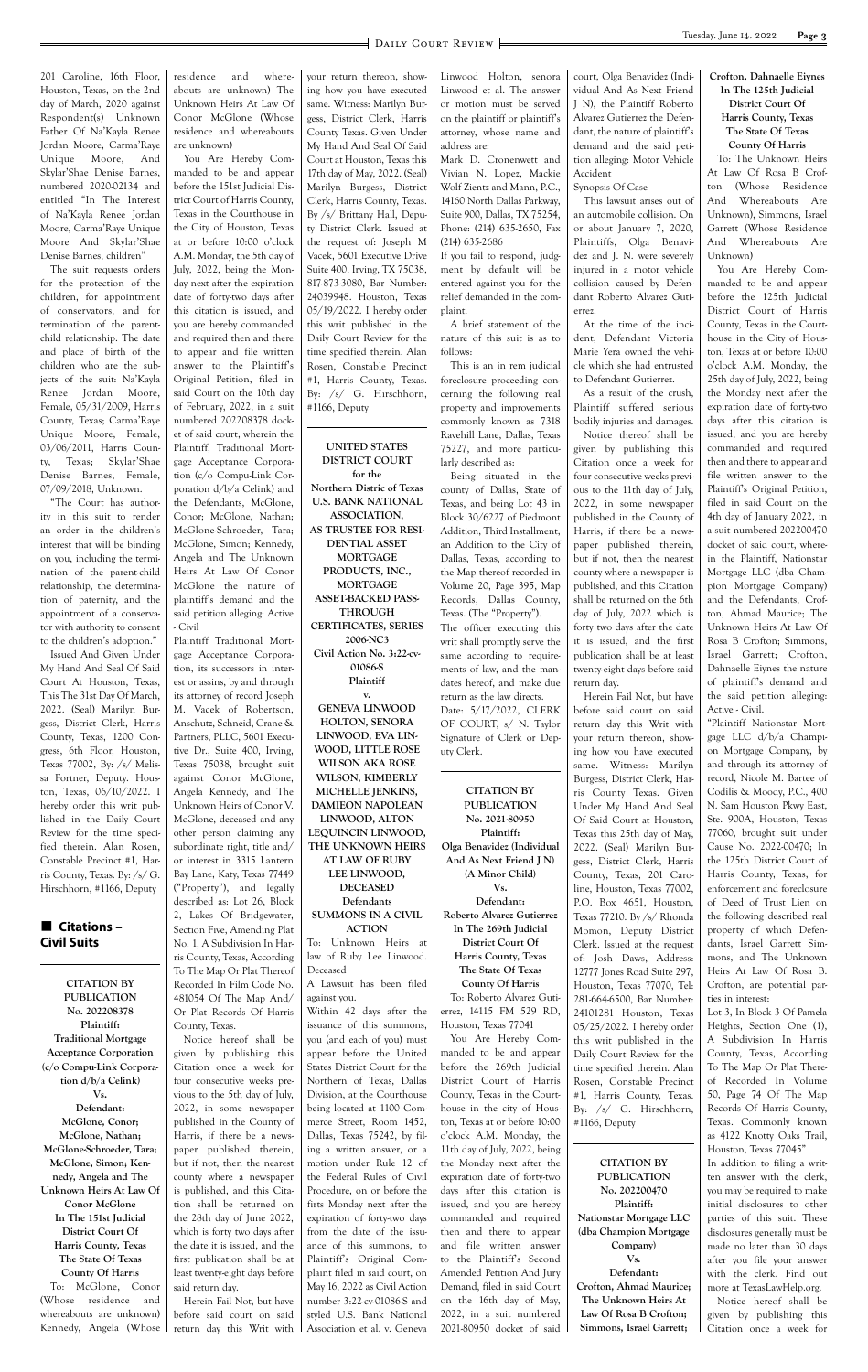four consecutive weeks previous to the 25th day of July, 2022, in some newspaper published in the County of Harris, if there be a newspaper published therein, but if not, then the nearest county where a newspaper is published, and this Citation shall be returned on the 20th day of July 2022, which is forty two days after the date it is issued, and the first publication shall be at least twenty-eight days before said return day.

Herein Fail Not, but have before said court on said return day this Writ with your return thereon, showing how you have executed same. Witness: Marilyn Burgess, District Clerk, Harris County, Texas. Given Under My Hand And Seal Of Said Court at Houston, Texas this 8th day of June 2022. (Seal) Marilyn Burgess, District Clerk, Harris County, Texa. By /s/ Brittany Hall, Deputy District Clerk. Issued at the request of: Nicole M Bartee, 400 N Sam Huston Parkway East Suite 900-A, Houston, TX 77060, 281-925-5200, Bar Number: 24001674. Houston, Texas 06/09/2022. I hereby order this writ published in the Daily Court Review for the time specified therein. Alan Rosen, Constable Precinct #1, Harris County, Texas. By: /s/ G. Hirschhorn, #1166, Deputy

**CITATION BY PUBLICATION No. 202203039 Plaintiff: Tyler, Charlotte Vs. Defendant: Bonilla, Marvin Escobar In The 151st Judicial District Court Of Harris County, Texas The State Of Texas County Of Harris** To: Tilamasico, Victor

Manuel, 9401 Windfern Road No 79, Houston, TX 77064 Or Wherever He May Be Found

Attached is a copy of Plaintiffs Original Petition And Required Disclosures. This instrument was filed on January 18, 2022, in the above numbered and styled cause on the docket in the above Judicial District Court of Harris County, Texas, in the courthouse in the City of Houston, Texas. The instrument attached describes the claim against you. You Have Been Sued. You may employ an attorney. If you or your attorney do not file a written answer with the District Clerk who issued this citation by 10:00 a.m. on the Monday next following the expiration of twenty days after you were served this citation and petition, a default judgment may be taken against you. In addition to filing a written answer with the clerk, you

may be required to make initial disclosures to the other parties of this suit. These disclosures generally must be made no later than 30 days after you file your answer with the clerk. Find out more at TexasLawHelp. org.

Issued And Given Under My Hand and seal of said Court, at Houston, Texas, this January 18, 2022. (Seal) Marilyn Burgess, District Clerk, Harris County, Texas, 201 Caroline, Houston, Texas 77002. Generated By: Chandra Lawson. Issued at request of: Elias, R. Todd, 1811 Bering Drive, Suite 300, Houston, TX 77057, 713-668-9999, Bar Number: 00787427

#### ■ City Ordinances

NOTICE IS HEREBY GIVEN THAT AT A REGULAR MEETING OF THE CITY COUN-CIL, OF THE CITY OF HOUSTON, TEXAS, ON WEDNESDAY, JUNE 8, 2022, WHICH CON-VENED AT 9:00 A.M., ORDINANCES WERE PASSED OF WHICH THE FOLLOWING ARE THE CAPTIONS:

2022-432 – AN ORDI-NANCE appropriating \$363,387.17 out of Airport System Consolidated 2011 Construction Fund and \$6,359.28 out of Airports Improvement Fund and approving and authorizing a Design-Build Contract between City of Houston and CHRISTENSEN BUILDING GROUP, LLC for Construction and Relocation of the TSA and HPD Bunker and K-9 Facility at William P. Hobby Airport for the Houston Airport System; (Project No. 775B); providing funding for Pre-Construction Design Services, Construction Demolition Services and Civic Art Program

2022-433 – AN ORDI-NANCE appropriating \$100,000.00 out of Equipment Acquisition Consolidated Fund for purchase of

Computer and Hardware Equipment for the CIP Project-Public Facing Computers for the Houston Public Library 2022-434 – AN ORDI-NANCE approving Professional Architectural Services Contract between City of Houston and ENGLISH + ASSOCIATES ARCHI-TECTS, INC, to perform Design and Construction Phase Services for 611 Walker Mitigation-Hurricane Harvey Project for Houston Public Works; providing funding for Salary Recovery 2022-435 – AN ORDI-NANCE approving and authorizing Subrecipient Agreement between City of Houston and UNIVER-SITY OF HOUSTON for

services addressing COVID-19 Health Disparities among populations at high-risk and underserved regarding the project Mitigating the Effect of Systematic Racism and Misinformation during the SARS-COV-2 Pandemic for the Houston Health Department; providing a maximum contract amount

2022-436 – AN ORDI-NANCE approving and authorizing Subrecipient Agreement between City of Houston and UNIVER-SITY OF HOUSTON for services addressing COVID-19 Health Disparities among populations at high-risk and underserved regarding We've Got Next Project for the Houston Health Department; providing a maximum contract amount

2022-437 – AN ORDI-NANCE approving and authorizing Derivative Agreement between City of Houston and FORD AUDIO-VIDEO SYSTEMS, LLC for Television Production Equipment Repairs and Maintenance Services for the Mayor's Houston Television Department; providing a maximum contract amount

2022-438 – AN ORDI-NANCE approving and authorizing contract between City of Houston and PROQUEST LLC for implementation of Digital Databases and Collection Services for the Houston Public Library; providing a maximum contract amount 2022-439 – AN ORDI-NANCE establishing the south side of the 300 Block of Willard Street, within the City of Houston, Texas, as a special minimum lot size block pursuant to Chapter 42 of the Code of Ordinances, Houston, Texas 2022-440 – AN ORDI-NANCE consenting to the addition of 266.10 acres of land to VALLEY RANCH MEDICAL CENTER MAN-AGEMENT DISTRICT in the extraterritorial jurisdiction of the City of Houston, Texas, for inclusion in the district

2022-441 – AN ORDI-NANCE consenting to the addition of 35.5862 acres of land to HARRIS COUNTY FRESH WATER SUPPLY DISTRICT NO. 58, for inclusion in its district 2022-442 – AN ORDI-NANCE consenting to the addition of 44.51 acres of land to HARRIS COUNTY MUNICIPAL UTILITY DISTRICT NO. 531, for inclusion in the district 2022-443 – AN ORDI-NANCE consenting to the creation of HARRIS-WALLER COUNTIES MUNICIPAL UTILITY DISTRICT NO. 7, containing approximately 45.924 acres of land, within the extraterritorial jurisdiction of the City of Houston, Texas; authorizing the dis-

trict to issue bonds, subject to certain conditions

2022-444 – AN ORDI-NANCE consenting to the addition of 1.706 acres of land to NORTHGATE CROSSING MUNICIPAL UTILITY DISTRICT NO. 2, for inclusion in the district

2022-445 – AN ORDI-NANCE consenting to the addition of 32.7677 acres of land to GREENWOOD UTILITY DISTRICT, for inclusion in its district

2022-446 – AN ORDI-NANCE finding and determining public convenience and necessity for the acquisition of real property interests; authorizing the acquisition of fee simple or easement interest to two parcels of land required for the Wastewater Force Main Renewal/Replacement for Highland Meadow and Bay Area Lift Stations Project with two parcels situated in D. Putnam Survey, Abstract No. 638, Harris County, Texas, by gift, dedication, purchase and the use of eminent domain and further authorizing payment of the costs of such purchases and/or eminent domain proceedings and associated costs for Relocation Assistance, Appraisal Fees, Title Policies/Services, Recording Fees, Court Costs, and Expert Witness Fees in connection with the acquisition of fee simple or easement interests to the two parcels of land required for the proj-

ect 2022-447 – AN ORDI-NANCE approving and authorizing Purchase and Sale Agreement between City of Houston, Texas, Seller, and ANDRE P. WARD, Purchaser, for sale of approximately 16,095 square-feet of land, located at the corner of Candleshade Lane and Jorns Street, being all of Reserve A, Block 5, of Southwest Manor, Section 2, out of the H.S. Bachelder Survey, Abstract 147, Harris County, Texas, for \$107,000.00 2022-448 – AN ORDI-NANCE approving and authorizing contract between City and Property Owner(s) at 5035 Heatherglen Drive, Houston, Texas 77096 for FY2016 Flood Mitigation Assistance Home Elevation Project to be performed by PLANET THREE CONSULTING CORP; providing a maximum contract amount 2022-449 – AN ORDI-NANCE appropriating \$210,000.00 out of Dedicated Drainage and Street Renewal Capital Fund Ad Valorem Tax; approving and authorizing Professional Engineering Services Contract between City of Houston and MIDTOWN ENGI-NEERS, LLC for Technical Support Subsurface Utility Engineering Program; providing funding for CIP Cost

Recovery financed by the Dedicated Drainage and Street Renewal Capital Fund 2022-450 – AN ORDI-NANCE appropriating \$1,565,936.00 out of Water & Sewer System Consolidated Construction Fund; awarding contract to SPE-CIALIZED MAINTE-NANCE SERVICES, INC for Sanitary Sewer Cleaning and Television Inspection in Support of Rehabilitation; setting a deadline for the bidder's execution of the contract and delivery of all bonds, insurance, and other required contract documents to the City; holding the bidder in default if it fails to meet the deadlines; providing funding for CIP Cost Recovery relating to construction of facilities financed by the Water & Sewer System Consolidated Construction Fund

2022-451 – AN ORDI-NANCE appropriating \$10,183,375.50 out of Water & Sewer System Consolidated Construction Fund, awarding contract to LEM CONSTRUCTION CO, INC for Well Sites and Re-Pump Stations - Package 2: setting a deadline for the bidder's execution of the contract and delivery of all bonds, insurance, and other required contract documents to the City; holding the bidder in default if it fails to meet the deadlines; providing funding for testing services, CIP Cost Recovery, construction management, and contingencies relating to construction of facilities financed by the Water & Sewer System Consolidated Construction Fund

2022-452 – AN ORDI-NANCE appropriating \$11,375,000.00 out of Dedicated Drainage and Street Renewal Capital Fund - Ad Valorem Tax, awarding contract to TIKON GROUP, INC for Citywide Concrete Panel Replacement Project #1; setting a deadline for the bidder's execution of the contract and delivery of all bonds, insurance, and other required contract documents to the city; holding the bidder in default if it fails to meet the deadlines; providing funding for CIP Cost Recovery relating to construction of facilities financed by the Dedicated Drainage and Street Renewal Capital Fund - Ad Valorem Tax, contingency, and testing services 2022-453 – AN ORDI-NANCE appropriating \$4,950,000.00 out of Dedicated Drainage and Street Renewal Capital Fund - Ad Valorem Tax; awarding contract to GRAVA LLC for FY2022 Street & Drainage Rehabilitation Contract #2; setting a deadline for the bidder's execution of the contract and delivery of all bonds, insurance, and other required contract docu-

ments to the City; holding the bidder in default if it fails to meet the deadlines; providing funding for testing services, contingency, construction management and CIP Cost Recovery relating to construction of facilities financed by the Dedicated Drainage and Street Renewal Capital Fund - Ad Valorem Tax

2022-454 – AN ORDI-NANCE AMENDING SECTION 44-4 OF THE CODE OF ORDINANCES, HOUSTON, TEXAS, relating to the amount of the Tax Exemption for the Tax Year 2022 and each year thereafter on residence homesteads owned by persons 65 years of age or older or by certain persons with disabilities; containing findings and other provisions relating to the foregoing subject; providing for severability; containing a savings clause

2022-455 – AN ORDI-NANCE AMENDING CHAPTER 2, ARTICLE I, OF THE CODE OF ORDI-NANCES, HOUSTON, TEXAS, recognizing and affirming that certain provisions of Articles VII-a and VII-b of the City of Houston's Charter pertaining to the Qualified Voter Status of Petition Circulators are unconstitutional and unenforceable

2022-456 – AN ORDI-NANCE amending Ordinance No. 2017-0333 (Passed on May 10, 2017) to increase maximum contract amount; approving and authorizing first amendment to contract between City of Houston and SOUTHERN TIRE MART, LLC for Tire Repair Services for the Fleet Management Department (Approved by Ordinance 2017-0333)

2022-457 – AN ORDI-NANCE approving and authorizing the submission of a Grant Application for and acceptance of Grant Funds through the TEXAS PARKS & WILD-LIFE DEPARTMENT for its Urban Outdoor Grant Program related to the proposed improvements of Keith-Wiess Park for the City of Houston Parks and Recreation Department ("Grant"); declaring the City's eligibility for such Grant; authorizing the Director of the Parks and Recreation Department to act as the City's representative in the application process, to apply for, accept, and expend the Grant Funds if awarded and to apply for, accept, and expend all subsequent awards, if any, pertaining to the Grant and to extend the budget period 2022-458 – AN ORDI-NANCE appropriating \$315,000.00 out of Dedicated Drainage and Street Renewal Capital Fund Drainage Charge as an additional appropriation to Professional Engineering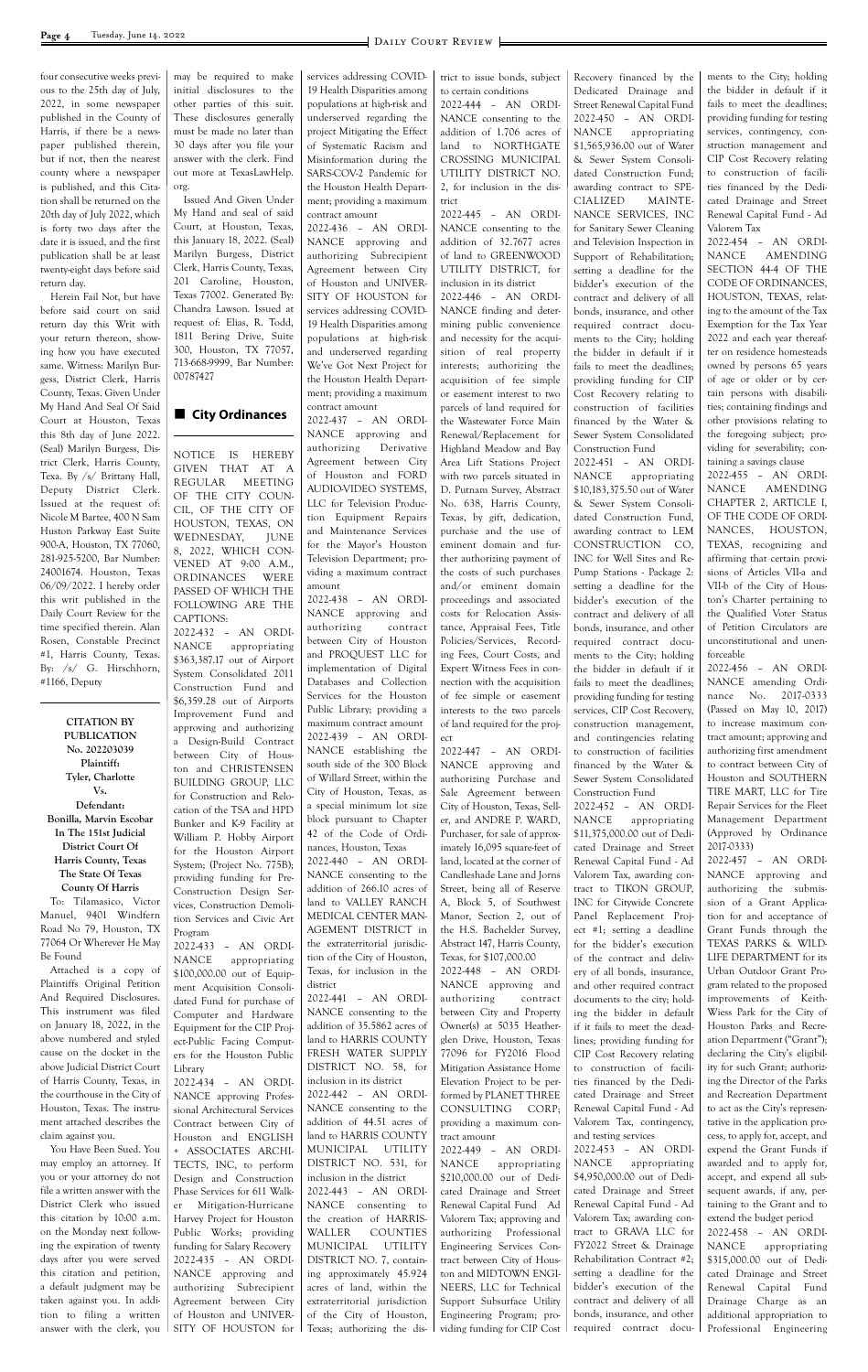#### **Page 5** DAILY COURT REVIEW



Services Contract between City of Houston and NEDU ENGINEERING SERVIC-ES, INC for FY2017 Local Drainage Project Work Order Design (Contract #2) (as approved by Ordinance No. 2017-0372, as amended); providing funding for CIP Cost Recovery relating to construction of facilities financed by the Dedicated Drainage and Street Renewal Capital Fund - Drainage Charge

2022-459 – AN ORDI-NANCE appropriating \$176,606,190.86 out of City of Houston, Texas Tax Increment Funds for REINVESTMENT ZONES ONE (LAMAR TERRACE ZONE), TWO (MID-TOWN ZONE), THREE (MAIN STREET/MARKET SQUARE ZONE), FIVE (MEMORIAL HEIGHTS ZONE), SIX (EASTSIDE ZONE), SEVEN (OLD SPANISH TRAIL/ALME-DA CORRIDORS ZONE), EIGHT (GULFGATE ZONE), NINE (SOUTH POST OAK ZONE), TEN (LAKE HOUSTON ZONE), ELEVEN (GREATER GREENSPOINT ZONE), TWELVE (CITY PARK ZONE), THIRTEEN (OLD SIXTH WARD ZONE), FOURTEEN (FOURTH WARD ZONE), FIF-TEEN (EAST DOWN-TOWN ZONE), SIXTEEN (UPTOWN ZONE), SEV-ENTEEN (MEMORIAL CITY ZONE), EIGHTEEN (FIFTH WARD ZONE), NINETEEN (UPPER KIRBY ZONE), TWENTY (SOUTHWEST HOUS-TON ZONE), TWENTY-ONE (HARDY/NEAR NORTHSIDE ZONE), TWENTY-TWO (LELAND WOODS ZONE), TWEN-TY THREE (HARRISBURG ZONE), TWENTY-FOUR (GREATER HOUSTON ZONE), TWENTY-FIVE (HIRAM CLARKE FORT BEND ZONE), TWENTY-SIX (SUNNYSIDE ZONE) and TWENTY-SEVEN (MONTROSE ZONE), for payment of Affordable Housing Costs, payment of Administrative Expenses, payment of Project Costs, ONE, (LAMAR TERRACE ZONE), TWO (MID-TOWN ZONE), THREE (MAIN STREET/MAR-KET SQUARE ZONE), SIX (EASTSIDE ZONE), SEVEN (OLD SPANISH TRAIL/ALMEDA COR-RIDORS ZONE), EIGHT (GULFGATE ZONE), NINE (SOUTH POST OAK ZONE), TEN (LAKE HOUSTON ZONE), ELEVEN (GREATER GREENSPOINT ZONE), TWELVE (CITY PARK ZONE), THIRTEEN (OLD SIXTH WARD ZONE), FOURTEEN (FOURTH WARD ZONE), FIF-TEEN (EAST DOWN-TOWN ZONE), SIXTEEN (UPTOWN ZONE), and EIGHTEEN (FIFTH WARD ZONE), for Affordable Housing, Administrative Expenses, payments to Houston Independent School District and Humble Independent School District for Educational Facilities, and payments to certain Redevelopment Authorities as provided herein

Pat Jefferson-Daniel City Secretary

#### ■ Storage Notices

**Notice of Public Sale**

NOTICE OF SALE NOTICE IS HEREBY GIVEN that the undersigned intends to sell the personal property described below to satisfy a landlord's lien imposed on said property under The Self Service Storage Act. The undersigned will sell at public sale by competitive bidding on Tuesday the 14th day of June, 2022 at 10:00 AM on Lockerfox.com. Said property is iStorage, 2619 Underwood Rd, La Porte, TX, 77571 Shaun Tiner D193 Boxes, totes, Misc items. Barron, Jason D179 Totes, tools, Misc items. Zubia, Teresa C141 Boxes, TV, misc items. Orta, Ruben B86 TV, boxes, misc items. back, kenneth B84 Misc items. Newbury, Tim B75 Misc items. Zubia,

owner and obligated party. 5-27-22;6-14-22-2-bb

**Notice of Public Sale** In accordance with the provisions of State of Texas law, there being due and unpaid charges for which the undersigned is entitled to safety an owner and/or manager's lien of the goods hereinafter described and stored at the Storage King USA location(s) listed below, and, due notice having been given to the owner of said property and all parties known to claim an interest therein, and the time specified in such notice for payment of such having expired, the goods will be sold to the highest bidder or otherwise disposed of at a public Auction to be held online at www.StorageTreasures.com, which will end on June 23, 2022 at 9:00 am. **Storage King USA 107 @ 1626 Sawdust Rd, The Woodlands, Texas 77380, Ph# 346-372-7564**, will list storage units for Auction on the online website www. StorageTreasures.com which will end June 23, 2022 @ 9:00am. Jason Phillipschairs, boxes, boxes, medical equipment/ furniture, and miscellaneous. 6-7-22;6-14-22-2-bb

**Notice of Public Sale** Diamond Self Storage Management, LLC, pursuant to Chapter 59 of the Texas Lien Law, hereby gives Notice of Public Sale that the property described below is being sold to satisfy a landlords lien. Sale to be held online at www.storagetreasures.com. Bidding starts on 06/10/2022 at 9:00 AM and ends on 06/17/2022 at 10:00 AM. Property will be sold to the highest bidder for the entire contents of each unit. NO CASH! Credit/Debit Cards/Money Orders/Cashiers Check are accepted. Cleanup deposit required. Seller has the right to refuse any bid and to withdraw any property from the sale at any time.

**Cypress Storage 16111**

Vega, Breylan K Johnson, All Purpose Store & Lock , Contents: Boxes, Health/ Wellness, HHF, HHG, Tools and Supplies, Appliances, Cabinets/ Shelves, Computers, Documents, Office Equipment, Wall Art

**Northwood Forest Store & Lock 12245 Northwood Forest Drive,**

**Houston, TX 77039** Tenant Name: Sandra Gonzales, Vernadine Fransaw, Noe A Olveda, Kristopher Timothy L Albertson, Carolyn E Anderson, Deitria M Thompson, Luis Castillo, Anthony McFarland, Enrique C Cuellar, Shanta Lashawn Washington, Contents: HHF, HHG, Appliances, Boxes, Cabinets/ Shelves, Clothing, Dishes, Electronics, Tools and Supplies,

**Greenspoint Store & Lock 1209 Aldine Bender, Houston, TX 77032**

Tenant Name: Kay L Fry, Lydia Barrintes, Meagan Moore, Oscar Orantes, Contents: Boxes, Clothing, Electronics, HHF, HHG, Lamps, Old Stuff, Personal Effects, Appliances, Boxes, Clothing, Cabinets/Shelves, HHF, Old Stuff, Tools and Supplies

| Cypress Rose Hill,       | Cleveland, TX 77327                                                                                                                                                                                                                                                                                                                                                                       | wooten, patricia; Adams-     | W, Dickinson, TX 77539,        |
|--------------------------|-------------------------------------------------------------------------------------------------------------------------------------------------------------------------------------------------------------------------------------------------------------------------------------------------------------------------------------------------------------------------------------------|------------------------------|--------------------------------|
| Cypress, TX 77429        | Tenant Name: Rachel T                                                                                                                                                                                                                                                                                                                                                                     | Saddler, Charrmpleaouss      | $(281)$ 557-5505               |
| Tenant Name: Demetria    | Mabe, Alex Marquez, Con-                                                                                                                                                                                                                                                                                                                                                                  | <b>PUBLIC STORAGE</b>        | Time: 11:00 AM                 |
| D Page, Contents: HHF,   | Cabinets/Shelves,<br>tents:                                                                                                                                                                                                                                                                                                                                                               | # 20168, 5151 S Shaver       | Sale to be held at www.stor-   |
| HHG.                     | Electronics, HHF, HHG,                                                                                                                                                                                                                                                                                                                                                                    | Street, Houston, TX          | Linville,<br>agetreasures.com. |
| All Purpose Store & Lock | Sports & Outdoors,                                                                                                                                                                                                                                                                                                                                                                        | 77034, (713) 622-8293        | Devin; Wilkinson, Chris;       |
| 1955 Ojeman #1,          | Diamond Self Storage of                                                                                                                                                                                                                                                                                                                                                                   | Time: 09:45 AM               | russell, Miranda; Robinson,    |
| Houston, TX 77080        | Texas 16842 Hwy 105,                                                                                                                                                                                                                                                                                                                                                                      | Sale to be held at www.stor- | Steven                         |
| Tenant Name: Margarita   | Cut N Shoot, TX 77303                                                                                                                                                                                                                                                                                                                                                                     | agetreasures.com.Anderson,   | <b>PUBLIC STORAGE #</b>        |
|                          | payment of Project Costs,   Teresa B57 Furniture, boxes.<br>Purchases must be paid for<br>at the time of purchase by<br>cash only. All purchased<br>items are sold as is, where is,<br>appropriating $\parallel$ and must be removed within $\parallel$<br>$$66,118,127.72$ out of Tax   48 hours of the sale. Sale is  <br>subject to cancellation in the<br>event of settlement between |                              |                                |

**Diamond Self Storage of Texas 14098 Old Hwy 59 N., Splendora, TX 77372** Tenant Name: Justin Hagler, Contents: HHF

 **Diamond Self Storage of Texas 13952 Old Hwy 59 N., Splendora, TX 77372** Tenant Name: Thomas G Warnke, Patric R Kulju, Delbert R Clark Jr., Contents: Appliances, Boxes, Clothing, HHF, Lamps, Mattress and Bedding, Mirrors, Personal Effects, Books

**Diamond Self Storage of Texas 201 N. Washington, Cleveland, TX 77327**

Tenant Name: Dorothy L Moore, Summer Sheats, Nora L Siddall, Tamisha Javier, Jefferey Vercher, Amber M Bickford, Contents: Appliances, Boxes, Clothing, HHF, HHG, Tools and Supplies, Sports & Outdoors,

**Diamond Self Storage of Texas 288 CR 388,**

Tenant Name: Spring A Fults, Contents: HHF, HHG, 6-7-22;6-14-22-2-bb

#### **NOTICE OF PUBLIC SALE**

To satisfy a landlord's lien, PS Retail Sales, LLC will sell at public lien sale on June 22, 2022, the personal property in the below-listed units, which may include but are not limited to: household and personal items, office and other equipment. The public sale of these items will begin at 09:15 AM and continue until all units are sold. Lien sale to be held at the online auction website, www.storagetreasures.com, where indicated. For online lien sales, bids will be accepted until 2 hours after the time of the sale specified.

**PUBLIC STORAGE # 25616, 2700 Shaver Street, Pasadena, TX 77502, (832) 900-9794**

#### **Time: 09:15 AM**

Sale to be held at www.storagetreasures.com.Mcafee, Charles; Matthew, Mark; Riddle, Chris; Kuhnel, Julie; Redmon, Robert; villalpando, Livier; Clardy, Khalilah; Barrera, Edwin; Elie, Edward; Martinez, Infant; Lopez, Britany; Simmons, Johnathan; Payne, Alexander; Stephens, Stephanie; Wallace, Marella; Valerio, Jose; Picasso, Javier; Perla, Gloria; GONZALES, ROB-ERT; Esquivel, Edward; Coyle, Maria; Jones, Michael; McFadden, Edward; Brown, Michael

**PUBLIC STORAGE # 24120, 401 E NASA Rd 1, Webster, TX 77598, (281) 612-4523**

#### **Time: 09:30 AM**

Sale to be held at www.storagetreasures.com.Trlicek, Brandon; Tripp, Jonathan; Beery, Robert; Bell, Brianna; Murphy, Michael; Hinojosa, Marco; Callis, Annette; Rios, Danny; Hinkston, Destiney; Allen, Monique; Green, Leslie; Nolen, Kelly; Lopez, Baltazar; Sinegaure, Daisa; Smith, Terri; Smith, Breanna; abel, salazar; Nolen, Kelly; Smith, Willnisha; Tiffany; Randall, Darrell; Sanchez, Erik; Mohamed, Mohamed; Taye, Salameh; Young, Selvin; Randle, Lashawn; Bustamante, Alejandra; Fletcher, John

#### **PUBLIC STORAGE # 29235, 2760 Brownstone Place, Pearland, TX 77584, (281) 607-0422 Time: 10:00 AM**

Sale to be held at www.storagetreasures.com. landry, Natosha; Willis, Scott; Williams, Yolanda; Dooley, Rachel; Driver, Jamaal; Washington, Deonte; Jett, Pamela; Benjamin, Torvores; Romeo, Brent; Troncoso, Renee; Latu, Devin; McLaurin, Summer; Cyrise, Angelo; Hill, Mattie; Norris, Katie

#### **PUBLIC STORAGE # 26908, 5009 FM 1764 Rd, La Marque, TX 77568, (281) 402-8408 Time: 10:15 AM**

Sale to be held at www.storagetreasures.com.Rytting, Glynda; Maria Wainwright, Anna; Medina, Juda; Washington, LaDasia; Francis, James; Johnson, Amberlynn; Christian, Bobbie; Rytting, Donna

#### **PUBLIC STORAGE # 27355, 2695 County Rd 58, Manvel, TX 77578, (346) 226-8211 Time: 10:30 AM**

Sale to be held at www.storagetreasures.com.Nealey, Keelan; Davis, Kameron; Ward, Sherria; Johnson , Bobby; Lukowski, Charles; Riggins, LaTisha; Goudeau, Regina; Newton, Tristian; Vick, Samanther; Hastings, Rose; Kent Walker Walker, Kent; Johnson, Marcus; Ashlee Morgan Morgan, Ashlee; Drewkala Rogers Rogers, Drewkala; Samantha Espree Espree, Samantha

**PUBLIC STORAGE # 28131, 15114 Highway 3,** 

#### **Webster, TX 77598, (281) 612-4469**

**Time: 10:45 AM** Sale to be held at www. storagetreasures.com.Murray, Shamika; Murray, Shamika; delarose, cerissa; Carr, Nona; anslow, eleanor; Gourdine, Jerome

**PUBLIC STORAGE # 26909, 5600 FM 646 Rd**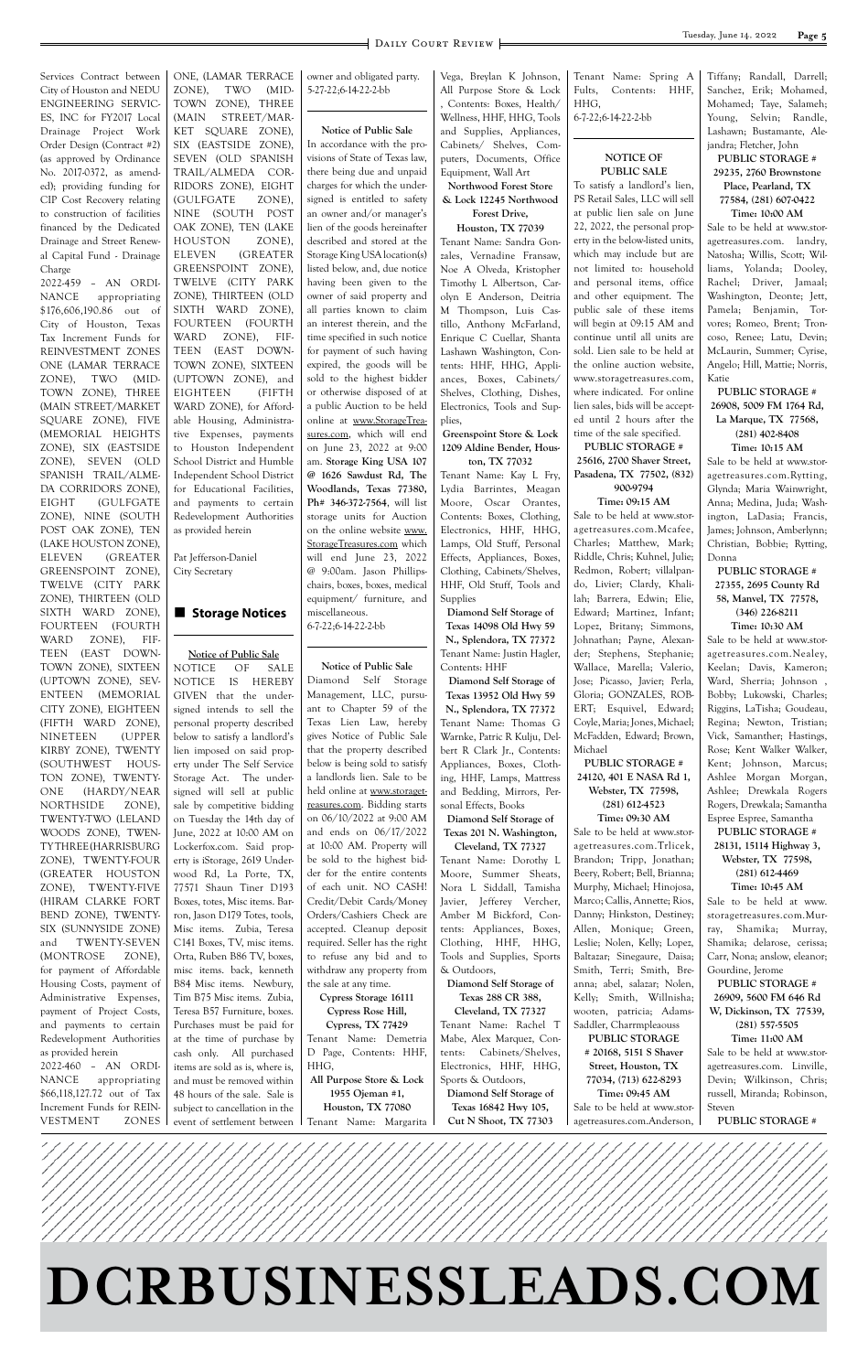#### **25946, 11222 Magnolia Pkwy, Manvel, TX 77578, (281) 720-6581 Time: 11:15 AM**

Sale to be held at www. storagetreasures.com.Hastings, Rose; Branch, Edward; Ward, Sherria; Pickney, Jamie; Seals, Robert; Ojeda, Robert

#### **PUBLIC STORAGE # 28117, 2930 FM 528 Road, Webster, TX 77598, (281) 612-4715**

**Time: 11:30 AM** Sale to be held at www.storagetreasures.com.May, Beverly; Hilburn, George; Aguiluz, Mariah; Nelson, Mieishea; hooker, pam; Moody, Justin; Gonzales, Christy

#### **PUBLIC STORAGE # 24112, 20602 Gulf Freeway, Webster, TX 77598, (281) 819-2335**

**Time: 11:45 AM** Sale to be held at www. storagetreasures.com.Noble, Martez; Reed, Emerald

#### **PUBLIC STORAGE # 25883, 1250 W. League City Pkwy, League City, TX 77573, (281) 673-6414 Time: 12:00 PM**

Sale to be held at www.storagetreasures.com.Martinez, Lorraine; Chambers, Donald; Chambers, Donald; Bradshaw, Michael; Wagenhauser, Lauren; Wellhausen, Sandra; Pearson, Jeffrey

#### **PUBLIC STORAGE # 25881, 3155 W Walker St, League City, TX 77573, (832) 285-9553 Time: 12:15 PM**

Sale to be held at www.storagetreasures.com. Porter, Cornell; Munoz, Male; Fly, Eric

**PUBLIC STORAGE # 26539, 3730 Columbia Memorial Pkwy, League City, TX 77573, (281) 720-8156 Time: 12:30 PM** Sale to be held at www.storagetreasures.com.Ballard, Jessica; Kent, Courtney; Kent, Courtney; Alexander, Nathan; Burkett, Joseph **PUBLIC STORAGE # 25929, 3500 E FM 528 Rd, Friendswood, TX 77546, (281) 810-9809 Time: 12:45 PM** Sale to be held at www.storagetreasures.com. rife, Keith; Petrson, Robert; Bell, Jennifer; Maynard, Cheryl; cosby, steven. Public sale terms, rules, and regulations will be made available prior to the sale. All sales are subject to cancellation. We reserve the right to refuse any bid. Payment must be in cash or credit card-no checks. Buyers must secure the units with their own personal locks. To claim tax-exempt status, original RESALE certificates for each space purchased is required. By PS Retail Sales, LLC, 701 Western Avenue, Glendale, CA 91201. (818) 244-8080. 6-7-22;6-14-22-2-bb

**Notice of Public Sale** In accordance with the provisions of State of Texas law, there being due and unpaid charges for which the undersigned is entitled to safety an owner and/or manager's lien of the goods hereinafter described and stored at the Storage King USA location(s) listed below, and, due notice having been given to the owner of said property and all parties known to claim an interest therein, and the time specified in such notice for payment of such having expired,the goods will be sold to the highest bidder or otherwise disposed of at a public Auction to be held online at www.Storage Treasures.com, which will end on June 23, 2022 at 9:00AM. **At store 063, 7723 Long Point Rd. Houston, Texas 77055, ph# 832-834-4337.** Dennis, Ledezma- Boxes, Hsld gds/ Furn; Lois, Mccalister- Hsld gds/ Furn; Ricardo, Espinoza- Boxes, Hsld gds/ Furn; Felipe de Jesus, Vergara-Tools/ Applnces, Lndscpng / Cnstrctn equip

6-7-22;6-14-22-2-bb

#### **Notice Of Public Sale**

In accordance with the provisions of State of Texas law, there being due and unpaid charges for which the undersigned is entitled to safety an owner and/or manager's lien of the goods hereinafter described and stored at the Storage King USA location(s) listed below, and, due notice having been given to the owner of said property and all parties known to claim an interest therein, and the time specified in such notice for payment of such having expired,the goods will be sold to the highest bidder or otherwise disposed of at a public Auction to be held online at www.Storage Treasures.com, which will end on June 23, 2022 at 9:00AM. **Storage King USA store #098 located at 5905 HWY 6 N Houston, TX 77084 ph# 832-529- 2109** is posting an Auction on the website @ www.StorageTreasures.com which will end June 23, 2022 @ 9:00 AM. Jessica Garces- hsld gds, furn, boxes; Robert White -hsld gds, furn, boxes,tires; Hope George- hsld gds, boxes, furn, misc items; Eric Detiege- hsld gds,boxes, furn; Tamara Washingtonhsld gds, furn, boxes ;Alisha Hall- hsld gds, furn, boxes 6-7-22;6-14-22-2-bb

#### **Notice of Public Sale**

In accordance with provisions of State of Texas law, there being due and unpaid charges for which the undersigned is entitled to safety an owner and/or manager's lien of the goods hereinafter described and stored at the Storage King USA location listed below, and due notice having been given to the owner of said property and

all parties known to claim an interest therein, and the time specified In such notice for payment of such having expired, the goods will be sold to the highest bidder or otherwise disposed of at a public Auction to be held online at www.Storage Treasures.com which will end on June 23rd, 2022 @9:00am. **Storage King USA store 064 @ 6321 Spencer Highway, Pasadena, Tx 77505, ph# 832-617-8645**. Is posting an Auction at www.Storage Treasures.com which will end on June 23, 2022 @9:00am; Elizabeth Dykesfurn, beds, toys, boxes, totes, bags; Ernest Elliott- furn, boxes, clothes, totes, bags, bikes; Ernest Elliott- furn, tools, motors, bags, totes, boxes, drum set; Cody Bishop- furn, applnce, tools, boxes, clothes, toys, tires. 6-7-22;6-14-22-2-bb

#### **Notice of Public Sale**

In accordance with provision of State of Texas law, there being due unpaid charges for which the undersigned is entitled to safety an owner and/or manager's lien of the goods hereinafter described and stored at the Storage King USA location(s) listed below, and due to notice having been given to the owner of said property and all parties known to claim an interest therein, and the time specified in such notice for payment of such having expired, the goods will be sold to the highest bidder or otherwise disposed of at a public Auction to be held online at www.Storage Treasures.com which will end on June 23,2022 at 9:00am. Storage King USA store 101 @12336 Gulf Frwy, Houston, Tx 77034, ph# 346-396-5109, Is posting an Auction at www. StorageTreasures.com which will end on June 23,2022 at 9:00am; Peggy Hickman-Hall-furniture, beds, boxes, tools; Larry Peeden-boxes, bags, furniture; Eleanor Gonazales- toys, boxes, bags; Aldo Garcia- beds, furniture, boxes, bags; Zachary Salazartools, bags; Shakeria Poseytotes, bags. 6-7-22;6-14-22-2-bb

#### **Notice Of Public Sale**

In accordance with provisions of State of Texas law, there being due and unpaid charges for which the undersigned is entitled to safety an owner and/or manager's lien of the goods hereinafter described and stored at the Storage King USA location(s) listed below, and due notice having been given to the owner of said property and all parties known to claim an interest therein, and the time specified in such notice for payment of such having expired, the goods will be sold to the highest bidder or otherwise

disposed of at a public Auction to be held online at www.Storage Treasures.com, which will end on April 28th, 2022 at 9:00am. **Storage King USA store 062 @ 8135 Jackrabbit Rd., Houston Tx, 77095, 281-859- 264**. Seamon Atkins (hsld gds); Jesse Beeson (trlr); David Findly (Vhcl prts); Zackry Johnson (hsld gds) 6-7-22;6-14-22-2-bb

#### **NOTICE OF PUBLIC SALE**

To satisfy a landlord's lien, PS Retail Sales, LLC will sell at public lien sale on June 22, 2022, the personal property in the below-listed units, which may include but are not limited to: household and personal items, office and other equipment. The public sale of these items will begin at 09:45 AM and continue until all units are sold. Lien sale to be held at the online auction website, www.storagetreasures.com, where indicated. For online lien sales, bids will be accepted until 2 hours after the time of the sale specified.

**PUBLIC STORAGE # 08403, 9630 Hillcroft Street, Houston, TX 77096, (713) 321-2886 Time: 09:45 AM**

Sale to be held at www.storagetreasures.com. Powell, Rasheed; Olivares, Francys; Williams, Deandrea; Serrano, Manuel; Hillsman, Candace; Biera, Lorenzo; Minniesild, Deonta; Rivas, Odila; Ibanez, Zachary; Moore, Nancy

**PUBLIC STORAGE # 20125, 8555 Larkwood Drive, Houston, TX 77074, (832) 930-4063**

#### **Time: 10:00 AM** Sale to be held at www.storagetreasures.com. Huber, Victoria; Thompson, Tammy; Terrell, Michael; Huber, John; Kirk, Joseph; Razon, Shelly; Cook, Rudy; Cherry, Preshous; Washington, Damyra; Stubblefield, Alize; Huber, John; Breaux, BUrnell; hurysz, bryan; Cooper, Robert; Huber, John; Moreno, Christina; rivas, Karen; Young, Kaitlyn; Latimore,

Camesha; Walker, Victoria; Ben, Jamilitia; Young, Desmona; Shaw, Shamya **PUBLIC STORAGE # 08445, 15220 Lexington Blvd, Sugar Land, TX 77478, (281) 378-3623 Time: 10:15 AM** Sale to be held at www.storagetreasures.com. Epperson, Jr., Louis J.; Grover, Katherine; Garcia, Mariah **PUBLIC STORAGE # 20905, 12090 Fondren Road, Houston, TX 77035, (713) 437-3929 Time: 10:30 AM** Sale to be held at www.storagetreasures.com.Kannady, Ina; Flowers, Shannon; Hill, Alexis Danae; Roberson, David; Childress, Henry; Parker, LaShandra; Thomas, Michael; Angelle, Perrion;

Mcgill, Pamela; Washington, Remund; Robertson, Billie; Bastian, Julie; Brock-Decarlo, Jarred; Freeman, Betty; Steptoe, Marcus; Carreon, Marlene; Tillman, Adrienne; Dove, Eric; Barton, Richard; Gomez, Denise; Patrick, Starlet; Green, Zarius; momon, ora; Collins, Willie; Richie, Jean; Norris, Jyron; Vernon, Eddie

**PUBLIC STORAGE # 20709, 11770 Southwest Fwy, Houston, TX 77031, (281) 694-5852**

**Time: 10:45 AM** Sale to be held at www.storagetreasures.com.Gatson, Antonio; Robertson, Carrie; Fields, Ashley; White III, Andrew; Essah, Godwin; Torres, Brenda; Britton, Koshika; Taylor, Brittany; Hawkins, Keyanna; Ford, Deanna; Cancel, Mariela; Thomas, Lane; Stone, Michelle; Gray, Gabrielle; Essah, Godwin; Essah, Godwin

#### **PUBLIC STORAGE # 23705, 9710 Plainfield Road, Houston, TX 77036, (713) 244-8361 Time: 11:00 AM**

Sale to be held at www.storagetreasures.com.Brown, Ashley; Taram, Brittany; Perry, Lovetta; Cockerham, Evetta A; Lopez, Raidel; Galloway, Adaija; Mgbeme, Festus; lopez, Iris; Morris, Selena; Gilbert, Jaida; Gifted Buddies Entertainment Ferguson, Crystal; Johnson, Allexus; West, Maggie; Vides, Rosa; Hilburn, George; Knowles, Charlene; tentory, elizaldo; West, Maggie; Bishop, Brian; Miralda, Ana; Regatillo, Yasmany; Jones, K

#### **PUBLIC STORAGE # 24632, 6615 S Gessner Drive, Houston, TX 77036, (713) 244-8359**

**Time: 11:15 AM** Sale to be held at www.storagetreasures.com.Ortega, Cristian; Moore, Kymela; Alford, Bo; Zurinsky, Maria; Garcia, Rogelia; Lucas, Miriam; Hayden, JaCedes; Molina, Mariola; Emberton, Breanna; MOTZNIK, BRIAN; Sanchez, Dulce

**PUBLIC STORAGE # 24635, 8950 Westpark** 

**Drive, Houston, TX 77063, (713) 814-4883 Time: 11:30 AM** Sale to be held at www.storagetreasures.com. Zhang, Tao; Hilburn, Leta; gallardo, Norma; Mcdaniels, Kayla **PUBLIC STORAGE # 28102, 12400 Fondren Road, Houston, TX 77035, (713) 244-8358 Time: 11:45 AM** Sale to be held at www.storagetreasures.com.Abulimen, Lynnetta; Hayes, Deborah; Pitts, Earline; Ray, Charles; JULIO, CARLOS D; Thomas, Keith; Hunt, Catina; Lewis, Catherine; Rowe, Darlyon; Jackson, Patricia; Cumba, Kenia; Oliver, Carlton; Moore, Armoni; Williams, Charles; Moore, Erica; Mayham, Artie; Ford,

William; Benitez, Tina; tolbert, Trenten; Riley, Robert; Wilson, Alleneshya

#### **PUBLIC STORAGE # 21203, 7780 Harwin Drive, Houston, TX 77036, (713) 568-7987**

#### **Time: 12:00 PM**

Sale to be held at www.storagetreasures.com. Evans, Trevva; rischer, robin; Morgan, Betty; Folkes, Kendra; Driskell, Kurt; Mcgregor, Derrick; chatmon, kimora; Fernando, Hugo; Luckett, Renell; Davis, Caleb; Rogers, Chandrea; Hernandez, Modesto

#### **PUBLIC STORAGE # 29224, 9544 Highway 6, Missouri City, TX 77459, (281) 657-1423**

**Time: 12:15 PM**

Sale to be held at www. storagetreasures.com. Solis, Estevan; Anders, Shakita; Gutierrez, Geneva; Boyer, Chandra; Gutierrez, Geneva; Martin, Peter; Garza Jr, Jose

**PUBLIC STORAGE # 08383, 6725 Highway 6, Missouri City, TX 77459, (281) 456-3355 Time: 12:30 PM**

Sale to be held at www. storagetreasures.com.wilkes, Peggy; Pierce, juan; Gourrier, Lethia; Brown, Ezra; Waithe, Sydney

#### **PUBLIC STORAGE # 08424, 1745 Dulles Ave, Missouri City, TX 77459, (281) 619-8832**

**Time: 12:45 PM** Sale to be held at www.storagetreasures.com.Gordon, Hubert; Green, Cynthia; Varnado, Rodney; Parker, Latresha; Cyprus, Robert; Woods, Ifeoma; Kennedy, Michael

#### **PUBLIC STORAGE # 25772, 7210 Highway 6, Missouri City, TX 77459, (281) 657-1415 Time: 01:00 PM**

Sale to be held at www. storagetreasures.com.Gonzalez, Hector; Parker, Adrienne; West, Dejah; Sanders, Jimmy; Cooper, Jamie; Cleveland, Shirley; Smith, Jasmine; Smith, Kletia. Public sale terms, rules, and regulations will be made available prior to the sale. All sales are subject to cancel-

lation. We reserve the right to refuse any bid. Payment must be in cash or credit card-no checks. Buyers must secure the units with their own personal locks. To claim tax-exempt status, original RESALE certificates for each space purchased is required. By PS Retail Sales, LLC, 701 Western Avenue, Glendale, CA 91201. (818) 244-8080. 6-7-22;6-15-22-2-bb

**Notice Of Public Sale** Pursuant to Chapter 59, Texas Property Code, Greenspoint which is located at 12555 will hold a public auction of property being sold to satisfy a landlord's lien online at www.StorageTreasures.com. The auc-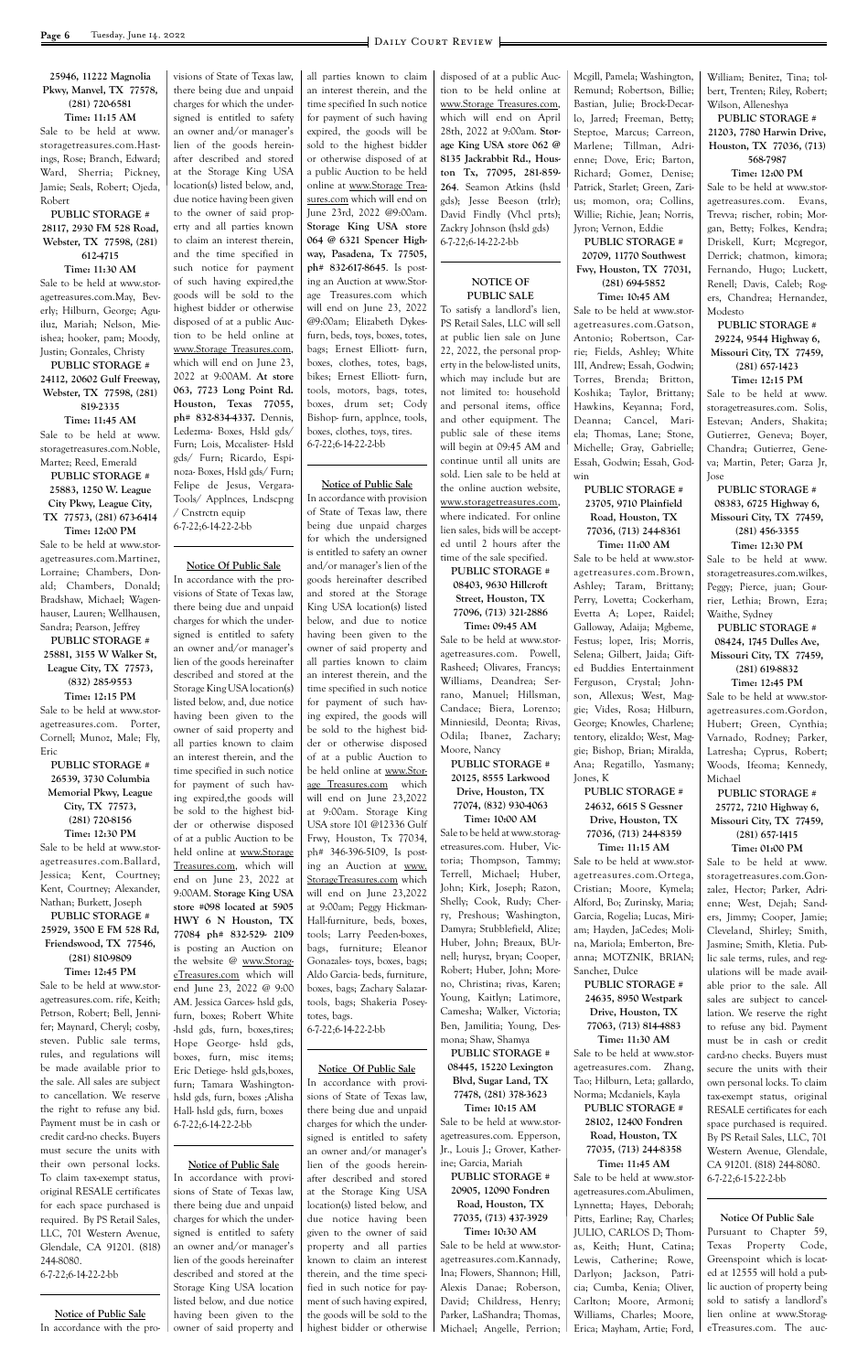tion will end on or around 11:00 am on 06/28/2022. Property will be sold to the highest bidder. \$100 Deposit for removal and cleanup is required. Seller reserves the right to withdraw property from sale. Property being sold includes contents in spaces of following tenants. Contact Manager at Advantage Storage at 281- 873- 9000. Terri Ogg, Misc. household goods; Ronald Holmes, Misc. household goods; Latishia Weldon, Misc. household goods; Kristina Carter, Misc. household goods; Marian Boceanu, Misc. household goods; Cynthia Faggett, Misc. household goods; Jerry Curvey, Truck; Shantorial Narcisse, Misc. household goods; Jermaine Petties, Misc. household goods; Lauren Johnson, Misc. household goods; Veronica Ledesma, Misc. household goods; Latoya Johnson, Misc. household goods; Veronica Pena, Misc. household goods; Adrian Flores, Misc. household goods; Eva Gallagher, Misc. household goods;Citlali Gutierrez, Misc. household goods; Cavin B Payne, Misc. household goods; Yasma Williams, Misc. household goods; Luis Rivera, Misc. household goods; Tequila Stirtmire, Misc. household goods; Joseph Arnold, Misc. household goods; Maynor Flores, Misc. household goods; Betsy Mae Oliver, Misc. household goods; Shelice Hayes, Misc. household goods; Eduardo Robles, Misc. household goods; Tiffany Lockridge, Misc. household goods 6-14-22;6-21-22-2-af

#### **Notice Of Public Sale**

Notice of Public Sale Morningstar Storage located at 9337 Spring Cypress Rd. Spring, TX 77379 hereby gives notice that the property generally described below is being sold to satisfy a Landlord's Lien pursuant to Chapter 59 of the Texas Property Code, at the time and place indicated below and on the following terms: All property generally described below will be sold at public sale to the highest bidder for cash, or credit cards, No checks, with payment to be made at the time of the sale. Seller reserves the right to refuse any bid and to withdraw any item or items from the sale. The property will be sold on www.Storage Auctions.com ending 06/29/22 at 12pm. Unit CARG7 - Trevan Alexander, Unit 1414 - Kadrian Austin 6-14-22;6-21-22-2-af

**Notice Of Public Sale** Extra Space Storage will hold a public auction to satisfy Extra Space's lien, by selling personal property described below belonging

#### **Notice to Creditors**

to those individuals listed below at the location indicated. All spaces contain household furniture unless otherwise noted. The auction will be listed and advertised on www.storagetreasures.com. Purchases must be made with cash only and paid at the above referenced facility in order to complete the transaction. Extra Space Storage may refuse any bid and may rescind any purchase up until the winning bidder takes possession of the personal property. Clean up deposit required. **Auction Date: June 30, 2022 Time: 10:00 AM Property #0306 25690 I 45 North Spring, TX 77386 Auction Date: June 30, 2022 Time: 10:00 AM**

Lori Benson; David Busby; Melanie Dickson; Jeana Carnes; Timothy Roach; Jeffrey Hardaway **Property #1762**

**7302 Senate Ave Houston TX 77040 Auction Date: June 30, 2022 Time: 10:00 AM** Toi Stovell; Katrina Roundtree **Property #1782 3535 Katy Fwy Houston, TX 77007 Auction Date: June 30, 2022 Time: 10:00 AM** Claudia Jean-baptiste **Property #1797 10015 N. Eldridge Parkway Houston, TX 77065 Auction Date: June 30, 2022 Time: 10:00 AM** Darrell White **Property #1956 15500 Vintage Preserve Pkwy Houston, TX 77070 Auction Date: June 30, 2022**

**Time: 10:00 AM** Alfred Watson **Property #7147 22300 TX-249 Houston, TX 77070 Auction Date: June 30, 2022 Time: 10:00 AM**

Whitney Neuhaus; Whitney Neuhaus; PreShanda Fields-Richards; Charles Hines **Property #7453 2690 Harmony Park Crossing Spring, TX 77386 Auction Date: June 30, 2022 Time: 10:00 AM** Abigail Johnson; Jessie Joseph lll; Darshawn Tharp **Property #7604 1050 Brittmoore Rd Houston, TX 77043 Auction Date: June 30, 2022 Time: 10:00 AM** Jose Vasquez-Sanchez; Rose Sampson; Catherine Cruz **Property #7866 401 Northpark Dr Kingwood, TX 77339 Auction Date: June 30,** 

**2022 Time: 10:00 AM** Jewel Lott

**Property #8076 4013 Sprayberry Ln Conroe, TX 77303 Auction Date: June 30,** 

**2022 Time: 10:00 AM** Lana Lipscomb **Property #8246 5603 Treaschwig Rd Spring, TX 77373**

**Auction Date: June 30, 2022**

**Time: 10:00 AM** Cassidy Cox; Darweshi Jones; vanessa toress; linda Torres; Tonya Jackson; Jeremy Hobson; Jeremy Hobson; Undra Chambers

**Property #8692 19743 Park Row Dr Houston, TX 77084 Auction Date: June 30, 2022**

**Time: 10:00 AM** Sammaira Soloman; Tasha Washington; Jasmine collins **Property #8967 7007 S Lake Houston Pkwy Houston, TX 77049 Auction Date: June 30, 2022 Time: 10:00 AM** TONYA CHARLOT; TRINA COOPER; SOR-CORA DOTSON; JAMES BRUNER; James Haines; Lachette Remo 6-14-22;6-21-22-2-af

#### **NOTICE TO CREDITORS No. 504,248**

 On the 24th day of May, 2022, Letters Testamentary upon the Estate of Owen Davies, Deceased were issued to Megan F. Davies, Independent Executor by the Probate Court #4 of Harris County, Texas, in cause number 504,248 pending upon the docket of said Court. All persons having claims against said Estate are hereby required to present them within the time prescribed by law at the address shown below. The name where claims may be sent is Fran Watson, whose

address is 6200 Savoy Drive,

Suite 1202, Houston, TX 77036, Telephone: 281-984- 4130, Fax: 832-553-1875, /s/ Fran Watson, TX Bar Number: 24070816 **NOTICE TO CREDITORS No. 19-38249-P** On the 9th day of June, 2022, Letters of Administration for the Estate of Lynda Wooten Wortman, Deceased were issued to Howard Reiner, Dependent Administrator by the County Court at Law Two of Montgomery County, Texas, in cause number 19-38249-P pending upon the docket of said Court. All persons having claims against said

Estate are hereby required to present them within the time prescribed by law at the address shown below. The name where claims may be sent is Howard Reiner, whose address is 3410 Mercer Street, Houston, Texas 77027, Telephone: 7139638004, Fax: 7139638044, /s/ Howard Reiner, TX Bar Number: 16754780

#### **NOTICE TO CREDITORS No. PR42248**

 On the 11th day of May, 2022, Letters Testamentary upon the Estate of Simon Virgil, Jr., Deceased were issued to D'Andrea Virgil, Independent Executor by the Probate Court #1 of Brazoria County, Texas, in cause number PR42248 pending upon the docket of said Court. All persons having claims against said Estate are hereby required to present them within the time prescribed by law at the address shown below. The name where claims may be sent is Chavon D. Carr, whose address is 800 Sawyer Street, Houston, Texas 77007, Telephone: 281-501- 0326, Fax: 281-605-1888, /s/ Chavon D. Carr, TX Bar Number: 24055267

#### **NOTICE TO CREDITORS No. 19-CPR-032775**

 On the 27th day of December, 2021, Letters Of Administration upon the Estate of James Jackson, Deceased were issued to Donald Wagner, Independent Administrator by the Probate Court #1 of Fort Bend County, Texas, in cause number 19-CPR-032775 pending upon the docket of said Court. All persons having claims against said Estate are hereby required to present them within the time prescribed by law at the address shown below. The name where claims may be sent is Chavon D. Carr, whose address is 800 Sawyer Street, Houston, Texas 77007, Telephone: 281-501-0326, Fax: 281-605-1888, /s/ Chavon D. Carr, TX Bar Number: 24055267 **NOTICE TO CREDITORS No. 504,753 Estate Of Karen Lea Skinner, Deceased In The Probate Court No. 1 Of Harris County, Texas** On May 18, 2022, Letters Testamentary for the captioned Estate were issued to and are now held by Billy Jack Skinner as sole Independent Executor. All persons having claims against the Estate are required to present their claims to Billy Jack Skinner, as sole Independent Executor of the Estate, at the address given below, within the time prescribed by law.

The address to which claims may be presented is: Billy Jack Skinner c/o Karen S. Gerstner & Associates, P.C. 5615 Kirby Drive, Suite 306 Houston, Texas 77005- 2448 Respectfully submitted, Karen S. Gerstner & Associates, P.C. By: /s/ Karen S. Gerstner State Bar No.: 07829300 5615 Kirby Drive, Suite 306 Houston, Texas 77005-2448306 Telephone: (713) 520-5205 Fax: (713) 520-5235 Email: karen@gerstnerlaw.com Attorneys For The Executor.

#### **NOTICE TO CREDITORS No. 505,100**

On the 25 day of May, 2022, Letters Testamentary upon the Estate of Marshall Wayne Horton a/k/a Marshall W. Horton, Deceased, were issued to Louise Gatewood Horton, Independent Executrix by the Probate Court# 1 of Harris County, Texas, in cause number 505,100 pending upon the docket of said Court.

All persons having claims against said Estate are hereby required to present them within the time prescribed by law at the address shown below. The name where claims may be sent is Debra A. Needs, Attorney at Law, whose address is 1560 W. Bay Area Blvd., Suite 250, Friendswood, Texas 77546-2665 Telephone: 281-280-0009 Fax: 281-218- 6909 Email: debneeds22@ aol.com TX Bar Number: 24041572 /s/ Debra A. Needs

#### **NOTICE TO CREDITORS No. 504,604**

 On the 1st day of June, 2022, Letters Testamentary upon the Estate of Dennis George Curry, Deceased were issued to Jennifer Lee Curry, Independent Executor by the Probate Court #2 of Harris County,

Texas, in cause number 504,604 pending upon the docket of said Court. All persons having claims against said Estate are hereby required to present them within the time prescribed by law at the address shown below. The name where claims may be sent is Robert Jewett, whose address is 16627 Havasu Drive, Suite 100, Cypress, Texas 77433, Telephone: 281-810-8715, Fax: N/A, /s/ Robert Jewett, TX Bar Number: 24089620

**NOTICE TO CREDITORS No. 22-42876-P** On the 3rd day of June, 2022, Letters Testamentary upon the Estate of Freddy Lee Olivero, Deceased were issued to Anthony Lee Olivero, Independent Executor by the County Court at Law No. 2 of Montgomery County, Texas, in cause number 22-42876-P pending upon the docket of said Court. All persons having claims against said Estate are hereby required to present them within the time prescribed by law at the address shown below. The name where claims may be sent is Mitzi D. Rivero, whose address is 11767 Katy Freeway, Suite 990, Houston, Texas 77079, Telephone: 832-327-1180, Fax: 832-327-1187, /s/ Mitzi D. Rivero, TX Bar Number: 24040789

#### **NOTICE TO CREDITORS No. 505,084**

 On the 3rd day of June 2022, Letters Testamentary upon the Estate of CINDY HART THURLOW a/k/a CINDY SUE THURLOW, Deceased, were issued to LINSIE MARIE NEWBY as Independent Executor by the Probate Court No. 2 of Harris County, Texas, in Cause No. 505,084 pending upon the docket of said Court. All persons having claims against said Estate are hereby required to present them within the time prescribed by law at the address shown below. The name where claims may be sent is Christina A. Schuler whose address is Beck & Associates, PLLC, 14550 Torrey Chase Blvd., Ste. 150, Houston, TX 77014. /s/ Christina A. Schuler, Attorney for Executor.

#### **NOTICE TO CREDITORS No. 505,362**

On or about the 9th day of June, 2022, Letters of Administration upon the Estate of Donald J. Seay, Deceased, were issued to Linda Seay, Independent Administrator by the Probate Court No. 1 of Harris County, Texas, in cause number 505,362

pending upon the docket of said Court.

All persons having claims against said Estate are hereby required to present them within the time prescribed by law at the address shown below. The name where claims may be sent is Kerri Graham, whose address is 21559 Provincial Blvd. Suite A, Katy, TX 77450, Telephone: (281) 972-7192, Fax: (281) 972-7193, TX Bar Number: 24083096, Signature: Kerri L Graham

#### **NOTICE TO CREDITORS No. 503,275**

 On the 25th day of April, 2022, Letters Testamentary upon the Estate of Olivia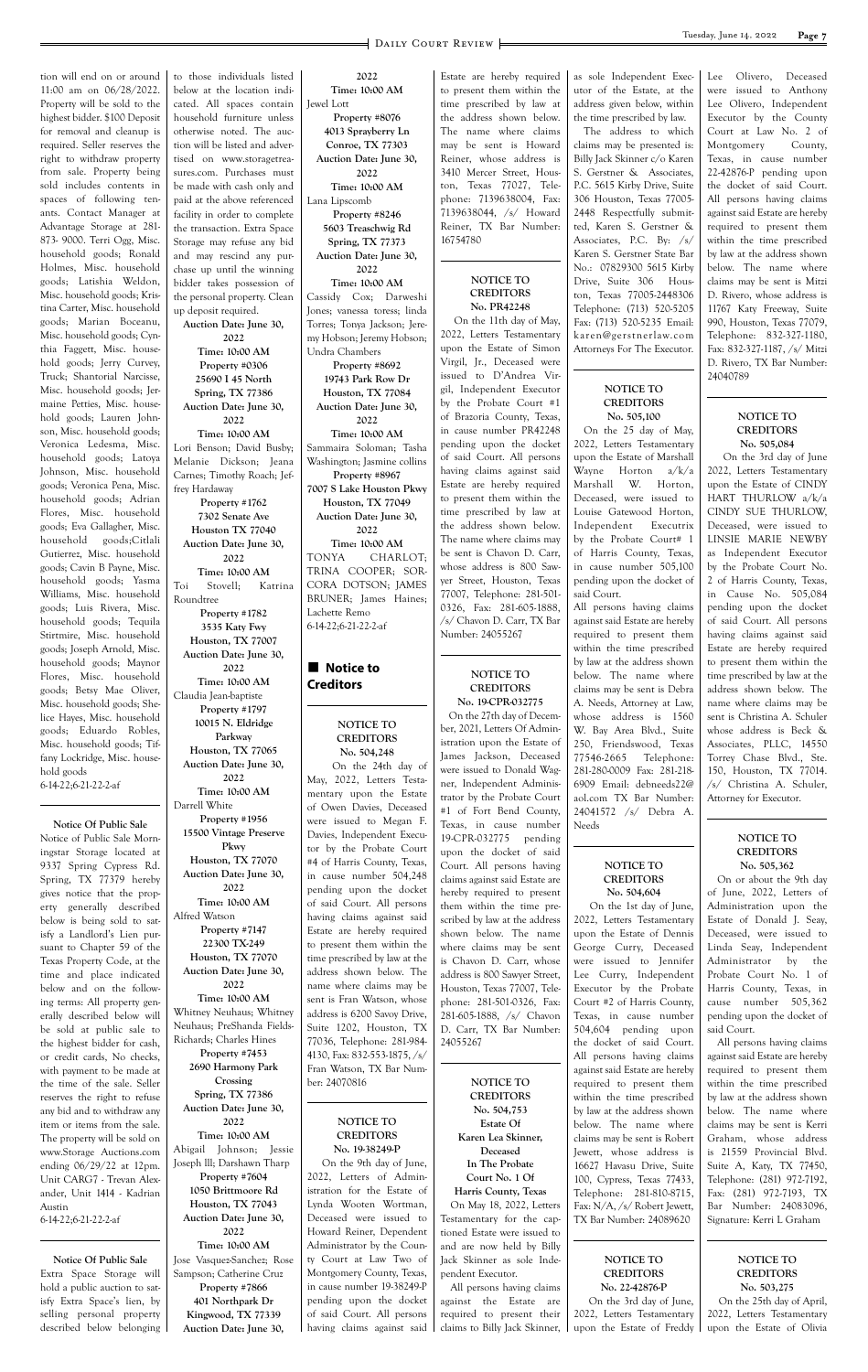A. Cooper, Deceased were issued to Mickey L. Cooper, Independent Executor by the Probate Court #2 of Harris County, Texas, in cause number 503,275 pending upon the docket of said Court. All persons having claims against said Estate are hereby required to present them within the time prescribed by law at the address shown below. The name where claims may be sent is Julie Alexander, whose address is 7500 San Felipe, Suite 777, Houston TX 77063, Telephone: 713- 626-7800, Fax: 713-626- 0703, /s/ Julie Alexander, TX Bar Number: 24073834

#### **NOTICE TO CREDITORS No. 503,546**

 On the 3rd day of June, 2022, Letters Testamentary upon the Estate of Joan G. Frandolig, Deceased were issued to Charles Christopher Frandolig, Independent Executor by the Probate Court #2 of Harris County, Texas, in cause number 503,546 pending upon the docket of said Court. All persons having claims against said Estate are hereby required to present them within the time prescribed by law at the address shown below. The name where claims may be sent is Julie Alexander, whose address is 7500 San Felipe, Suite 777, Houston, TX 77063, Telephone: 713- 626-7800, Fax: 713-626- 0703, /s/ Julie Alexander, TX Bar Number: 24073834

#### **NOTICE TO CREDITORS No. 503,558**

 On the 6th day of June, 2022, Letters Testamentary upon the Estate of Caral Foster, Deceased were issued to Barbara A. Widra, Independent Executor by the Probate Court #2 of Harris County, Texas, in cause number 503,558 pending upon the docket of said Court. All persons having claims against said Estate are hereby required Court #3 of Harris County, Texas, in cause number 505,468 pending upon the docket of said Court. All persons having claims against said Estate are hereby required to present them within the time prescribed by law at the address shown below. The name where claims may be sent is Robert Jewett, whose address is 16627 Havasu Drive, Suite 100, Cypress, Texas 77433, Telephone: 281-810-8715, Fax: N/A, /s/ Robert Jewett, TX Bar Number: 24089620

#### **NOTICE TO CREDITORS No. 22-42941-P**

On the 3rd day of June, 2022, Letters Testamentary upon the Estate of Robbie A. Grabow Wollard, Deceased, were issued to Clifford H. Fisher, Independent Executor by the County Court at Law No. 2, Montgomery County, Texas, in cause number 22-42941-P pending upon the docket of said Court.

All persons having claims against said Estate are hereby required to present them within the time prescribed by law at the address shown below. The name where claims may be sent is Clifford H. Fisher, whose address is c/o Mary Carol Awalt, P.O. Box 297, Conroe, Texas 77305. Telephone: 936-756-4341 Fax: 281-715-4557 Email: awaltmary@yahoo.com TX Bar Number:, Signature: /s/ Mary Carol Awalt

#### **NOTICE TO CREDITORS No. 22-CPR-037329**

On the 6th day of June 2022, Letters Testamentary upon the Estate of Florence Mae Dixon, Deceased, were issued to Ariel T. Collins, Personal Representative by the County Court at Law #1 of Fort Bend County, Texas, in cause number 22-CPR-037329, pending upon the docket of said Court.

All persons having claims against said Estate are hereby required to to Kathleen Marie Watson, Independent Administrator by the Probate Court # 2 of Harris County, Texas, in cause number 501,982 pending upon the docket of said Court.

All persons having claims against said Estate are hereby required to present them within the time prescribed by law at the address shown below. The name where claims may be sent is D. Kyle Brunson, whose address is 3700 Buffalo Speedway, Suite 1000, Houston, Texas 77098 Telephone: (713) 333-0555 Fax: (713) 333- 0550 TX Bar Number: 24101565 Signature: /s/ D. Kyle Brunson

#### **NOTICE TO CREDITORS No. 503,609**

On the 19th day of May, 2022, Letters Testamentary upon the Estate of Richard Frank Hergert, Deceased, were issued to Beverly Jean Hergert, Independent Executor by the Probate Court # 2 of Harris County, Texas, in cause number 503,609 pending upon the docket of said Court.

All persons having claims against said Estate are hereby required to present them within the time prescribed by law at the address shown below. The name where claims may be sent is Beverly Jean Hergert c/o Vanessa J. Solis-Maduzia, whose address is Waldron & schneider, PLLC; 15150 Middlebrook Drive, Houston, Texas 77058 Telephone: 281-488- 4438 Fax: 281-488-4597 Email: vanessaj@ws-law.com TX Bar Number: 24034003 Signature: /s/ Vanessa J. Solis-Maduzia

#### **NOTICE TO CREDITORS No. 504,577**

Notice is hereby given that original Letters Testamentary for the Estate of Harry Fred Helmke II, Deceased, were issued on June 2, 2022, in Docket No. 504,577, pending in Probate Court Number Two (2) of Harris

**Notice To All Persons Having Claims Against The Estate Of Walter S. Baker, Jr., Deceased**

**Notice Of Appointment Of Independent Executor** Notice is hereby given that on June 2, 2022, Letters of Dependent Administration upon the above Estate were issued to: Bryan Ward Baker and Walter Andrew Baker by the Honorable Probate Court Number 3 of Harris County, Texas, in Cause No. 505,986 pending upon the Probate Docket of said Court.

| Estate are hereby required  | are hereby required to       | Number Two (2) of Harris     | THEY DY TESSETHA MATISUL     | substantially as follows, to   | <b>Person Filing Cause</b>    |
|-----------------------------|------------------------------|------------------------------|------------------------------|--------------------------------|-------------------------------|
| to present them within the  | present them within the      | County, Texas, to: Heather   | Merlos Cruz Arellano, at or  | wit:                           | Justin R Hurst                |
| time prescribed by law at   | time prescribed by law at    | Lee Brown.The address of     | before 10 O'clock A.M. of    | Determine<br>who<br>the        | 6601 Cypresswood Drive        |
| the address shown below.    | the address shown below.     | the Independent Executor     | the first Monday after the   | heirs and only heirs of        | Suite 109                     |
| The name where claims may   | The name where claims may    | is: Heather Lee Brown        | expiration of Ten (10) days  | the<br>decedent are<br>and     | Spring TX 77379               |
| be sent is Suzanne Mailes-  | be sent is Law Office of     | c/o Deborah H. Currin        | from the date of Publication | their respective shares and    | The State Of Texas            |
| Dineff, whose address is DM | Michelle I. Taylor, whose    | Currin, Wuest, Mielke,       | of this Citation, before the | interests in this estate; that | To: The unknown heirs of      |
| Law LLC, 4618 O'Meara       | address is P. O. Box 310972, | Paul & Knapp, P.L.L.C. 800   | Honorable County Court       | no appraisers be appointed;    | the Estate Of: Ilona Dawn     |
| Drive, Houston, TX 77035,   | Houston, Texas 77231-0972    | Rockmead Drive Suite 220,    | at Law #2 of Montgomery      | and for all other relief to    | Langlinais, Deceased          |
| Telephone: 713-705-5521,    | Telephone: 713.248.6847      | Kingwood, Texas 77339        | County, at the Courthouse    | which applicant may be         | Greeting:                     |
| Fax: $N/A$ , /s/ Suzanne    | Fax: 713.820.9285 Email:     | All persons having claims    | in Conroe, Texas. Said       | entitled.                      | You are commanded to          |
| Mailes-Dineff, TX<br>Bar    | M.i.tayloresq@gmail.com      | against this Estate which is | application was filed on the | Given under my hand            | appear and answer to the      |
| Number: 24036483            | TX Bar Number: 24043954      | currently being administered | May 23, 2022.                | and seal of said Court, in     | Application to Declare        |
|                             | Signature: /s/ Michelle I.   | are required to present them | The file number of said      | Conroe, Texas, this 10th day   | Heirship filed by Gregory     |
|                             | Taylor                       | within the time and in the   | matter being: 22-42894-P     | of June, 2022. (Seal) Mark     | Brown, at or before 10        |
| <b>NOTICE TO</b>            |                              | manner prescribed by law.    | The style being: Estate Of:  | Turnbull, County Clerk,        | O'clock A.M. of the first     |
| <b>CREDITORS</b>            |                              | Dated the 10th day of        | Emely Arellano               | Montgomery County, Texas,      | Monday after the expiration   |
| No. 505,468                 | NOTICE TO                    | June, 2022. /s/ Deborah      | The nature<br>of said        | /s/ Eloisa Salinas, Deputy     | of Ten (10) days from the     |
| On the 25th day of May,     | <b>CREDITORS</b>             | H. Currin, Attorney for the  | proceeding<br>being          | Clerk                          | date of Publication of        |
| 2022, Letters Testamentary  | No. 501,982                  | Executor                     | substantially as follows, to |                                | this Citation, before the     |
| upon the Estate of Charles  | On the 19th day of           |                              | wit:                         |                                | Honorable County Court        |
| E Lancaster, Deceased were  | May, 2022, Letters of        |                              | Determine<br>who<br>the      | <b>CITATION BY</b>             | at Law #2 of Montgomery       |
| issued to Michael Edward    | Administration upon the      | NOTICE TO                    | heirs and only heirs of      | <b>PUBLICATION</b>             | County, at the Courthouse     |
| Independent<br>Lancaster,   | Estate of Dennis Lloyd       | <b>CREDITORS</b>             | decedent are<br>the<br>and   | Application To                 |                               |
| Executor by the Probate     | Clark, Deceased, were issued | No. 505,986                  | their respective shares and  | Determine Heirship             | Notices continued on backpage |

All persons having claims against said estate being administered are hereby requested to present the same within the time prescribed by law to: Bryan Ward Baker and Walter Andrew Baker Independent Co-Executors of the Estate of Walter S. Baker, Jr., Deceased c/o Rebecca D. Grant Crain, Caton & James, P.C., 1401 McKinney Street, Suite 1700, Houston, Texas 77010-1079

#### **n** Proof of Heirship

**CITATION BY PUBLICATION First Amended Application To Declare Heirship And To Appoint The Independent Administrator Of The Estate 22-42894-P Clerk Of The Court Mark Turnbull P.O. Box 959 Conroe, TX 77305 Attorney Of Record Person Filing Cause S Craig Daniell 2306 Chestnut Oak Place Spring TX 77380 The State Of Texa**s To: The unknown heirs

of the Estate Of: Emely Arellano, Deceased Greeting: You are commanded to

appear and answer to the First Amended Application to Declare Heirship and to Appoint the Independent Administrator of the Estate filed by Yessenia Marisol

interests in this estate; that no appraisers be appointed; and for all other relief to which applicant may be entitled.

Given under my hand and seal of said Court, in Conroe, Texas, this 9th day of June, 2022. (Seal) Mark Turnbull, County Clerk, Montgomery County, Texas, /s/ Danielle McDaris, Deputy Clerk

**CITATION BY PUBLICATION Application For Independent Administration And Letters Of Administration Pursuant To Section 401.003 Of The Texas Estates Code And Application To Determine Heirship 22-43158-P Clerk Of The Court Mark Turnbull P.O. Box 959 Conroe, TX 77305 Attorney Of Record Person Filing Cause Justin W. Ray**

> **709 N San Jacinto St Conroe TX 77301 The State Of Te**xas

To: The unknown heirs of the Estate Of: Jose Juan Ramirez-Martinez, Deceased Greeting:

You are commanded to appear and answer to the Application for Independent Administration and Letters of Administration Pursuant to Section 401.003 of the Texas Estates Code and Application to Determine Heirship filed by Taboada-Ramirez, Florelia, at or before 10 O'clock A.M. of the first Monday after the expiration of Ten (10) days from the date of Publication of this Citation, before the Honorable County Court at Law #2 of Montgomery County, at the Courthouse in Conroe, Texas. Said application was filed on the May 23, 2022.

The file number of said matter being: 22-43158-P

The style being: Estate Of: Jose Juan Ramirez-Martinez

The nature of said proceeding being substantially as follows, to

**22-43178-P Clerk Of The Court Mark Turnbull P.O. Box 959 Conroe, TX 77305 Attorney Of Record Person Filing Cause Justin W. Ray 709 N San Jacinto St Conroe TX 77301 The State Of Texas**

To: The unknown heirs of the Estate Of: Robbie Lee Allen, Deceased Greeting:

You are commanded to appear and answer to the Application to Determine Heirship filed by Michael C. Allen, at or before 10 O'clock A.M. of the first Monday after the expiration of Ten (10) days from the date of Publication of this Citation, before the Honorable County Court at Law #2 of Montgomery County, at the Courthouse in Conroe, Texas. Said application was filed on the May 26, 2022.

The file number of said matter being: 22-43178-P

The style being: Estate Of: Robbie Lee Allen

The nature of said proceeding being substantially as follows, to wit:

Determine who the heirs and only heirs of the decedent are and their respective shares and interests in this estate; that no appraisers be appointed; and for all other relief to which applicant may be entitled.

Given under my hand and seal of said Court, in Conroe, Texas, this 9th day of June, 2022. (Seal) Mark Turnbull, County Clerk, Montgomery County, Texas, /s/ Terrell Mizell, Deputy Clerk

> **CITATION BY PUBLICATION Application To Declare Heirship 22-43139-P Clerk Of The Court Mark Turnbull P.O. Box 959 Conroe, TX 77305 Attorney Of Record Person Filing Cause**